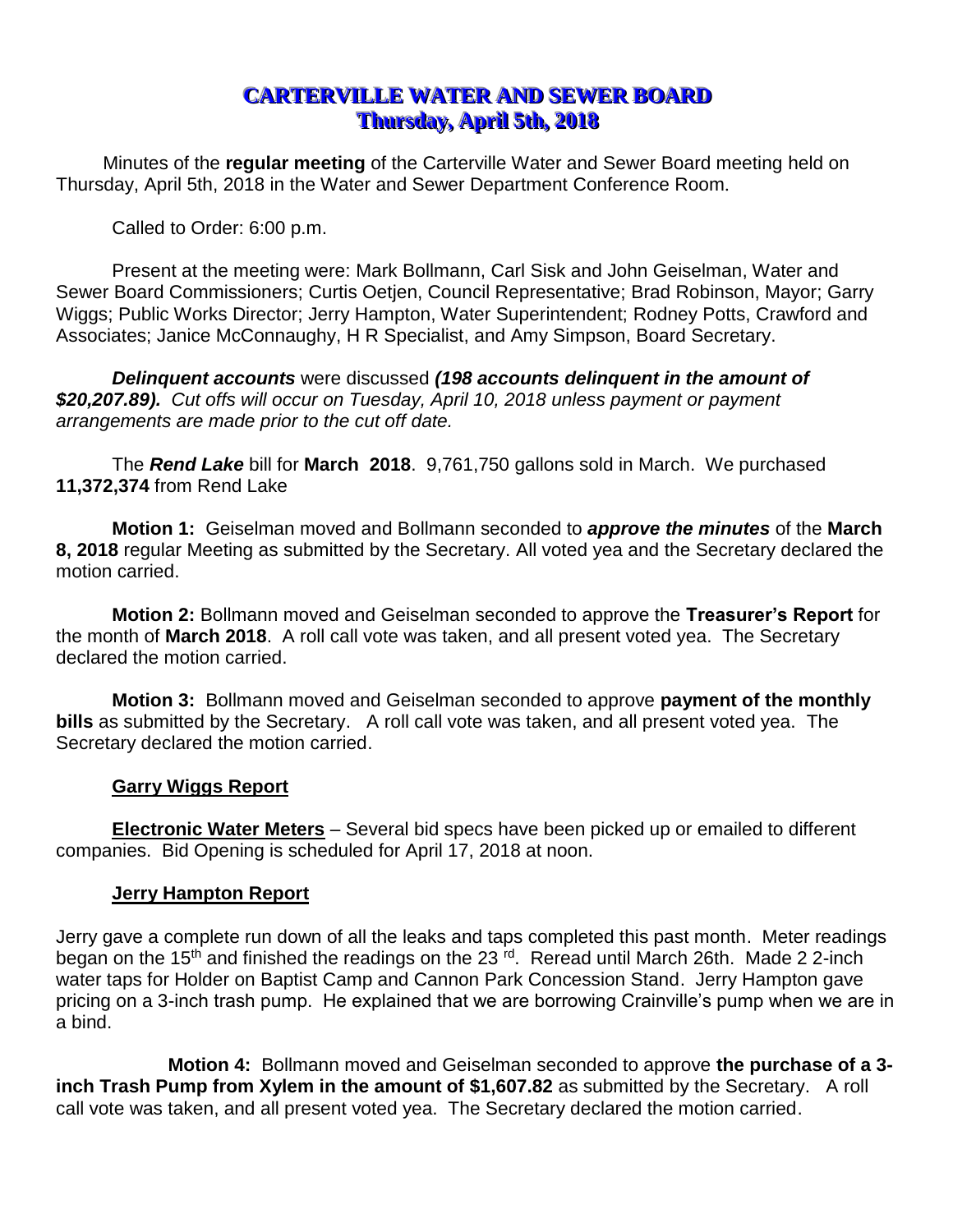**Marc Buatte Report** (Marc absent and Garry spoke for him)

**Hatch for Influent Pump:** Marc is asking for a larger hatch for the influent pump like the one for the effluent pump.

**Motion 5:** Bollmann moved and Geiselman seconded to **purchase hatch for Influent Pump in the amount of \$1,614.14**. A roll call vote was taken, and all present voted yea. The Secretary declared the motion carried*.*

**Sewer Jetter:** Garry informed the board of the problems of the current sewer jetter will not unclog the City's drains. Mayor Robinson asked for him to research for one under the amount of \$20,000.00 and we will re-address this issue then.

**Motion 6:** Geiselman moved and Bollmann seconded to approve the following leak credits:

#### **Leak Credits**

| 16-1580 | John Kampwerth; 1512 W. Grand         | \$91.03  |            |
|---------|---------------------------------------|----------|------------|
| 15-0501 | Julia Stock; 101 S. Dent              | \$17.74  |            |
| 01-3031 | Angie Hess; 408 Mark                  | \$44.24  |            |
| 13-5011 | Craig Hansen; 80 3 Rebekah            | \$133.67 |            |
| 11-2100 | Ray Lilly; 504 Ceneter                | \$35.60  |            |
| 08-0632 | Cassandra Fitzgibbon; 742 S. Division | \$90.09  |            |
| 09-1472 | Sandra Hood; 601 Jackson              | \$48.83  |            |
| 21-2070 | Brian Garbe; 203 Twin Lakes           | \$15.44  |            |
| 11-1561 | Faye Bean; 418 Willow                 | \$272.17 |            |
| 11-1241 | Meagan Wilson; 212 Vine Alley Apt C   | \$141.23 |            |
| 11-1650 | James D Carney; 501 Willow            | \$280.26 |            |
| 03-1440 | Greg Williams; 510 Virginia           | \$101.60 | \$1,271.90 |

A roll call vote was taken, and all present voted yea. The Secretary declared the motion carried*.*

# **Crawford and Associates Report**: **Rodney Potts**

## **No report**

**Kerri Barnhart:** 1107 Ivey Lane. Kerri Barnhart was invited to attend the board meeting. She was extremely angry for having her water shut off on March 13, 2018. She stated that our office is participating in illegal practices of turning off water with children at home.

**Seasonal Employees:** Amy met with Allison Owen from the Carterville High School about summer employees as well as CVE program workers. She stated that she hoped to have students turn in applications until middle to end of April. Josie Hoch stated she would work Monday, Tuesday and half days on Wednesday.

## **Past Delinquent Balance Issues:** Nothing to report

**Revised Reconnect Agreement:** Amy cannot find an actual ordinance for the reconnect fee. Amy and Retia found in the code book what is written in the code book and send to attorney for review.

**Poncho Stennett** - 307 and 309 Pennsylvania back flow device refund. In 2016 when new taps were purchased, we required a back-flow preventer be installed on ALL new sewer taps. We do